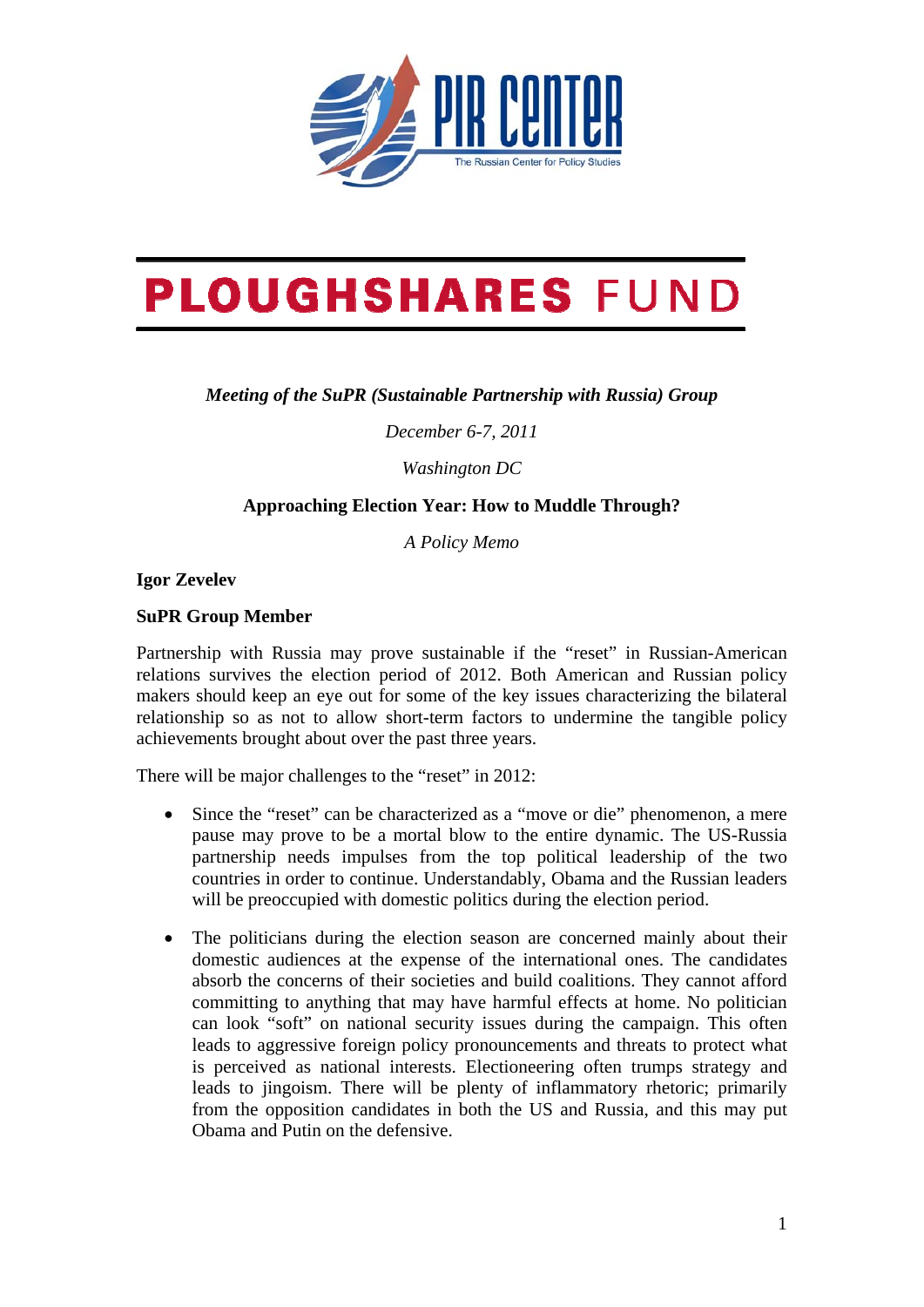- The Obama administration is vulnerable to the criticism over the "reset." The Republicans' attacks usually focus on the undemocratic nature of the political regime in Russia and the dubious benefits of the new START treaty that may potentially limit the freedom of maneuver in developing nuclear strategy and missile defense. It is not easy to convince an average American that the US national interests, including strategies towards Afghanistan and Iran, require Washington to be fully engaged with Moscow, despite of all its alleged flaws.
- Putin's imminent return to the Kremlin is viewed by many skeptics in the United States as a threat to bilateral cooperation and blow for the "reset." Indeed, the worldviews of Medvedev and Putin have appeared to differentiate a bit in 2009-2011, with Medvedev more in the liberal camp and Putin who cherishes his "tough guy" image is definitely in the "great power balancer" camp.
- Finally, the biggest challenge to the "reset" is the scenario that includes social unrest in Russia and the attempts to suppress it by force. Though it does not look likely, the mass protests immediately after March 4, 2012 cannot be ruled out. In this case, Washington may face a difficult dilemma: acknowledging the election results or siding with the protesters.

Both American and Russian policy makers, in spite of the election period challenges, must focus on consolidating the progress that has already been made, and expanding this progress to gain new momentum in cooperation after elections pass. Even this meager agenda is already a difficult one to follow, but it is a realistic and practical plan for the following reasons:

- The change in Russian attitudes towards the United States had nothing to do with the fact that Putin, with his allegedly hawkish agenda, was no longer at the steering wheel of Russian policy. Rather, the change came about because the Obama administration had taken into account Russia's interests and because the global economic crisis made Moscow less prone to confrontational foreign policy. Moreover, Putin is not necessarily one-sidedly anti-Western, and there was a brief period in which he propagated his own version of the "reset" in Russian-US relations in 2001-2002.
- In the Unites States, the Obama administration is unlikely to take initiative and take any steps that would derail the "reset." However, there will be growing pressure from the Republican side, especially in the wake of March 2012 presidential elections in Russia, which they will certainly portray as not free and unfair. At the same time, most Republican presidential candidates understand that in the event of their success, they will have to pursue a relatively restrained foreign policy, no matter what his or her election campaign rhetoric is. The reduction of strategic commitments in response to a decline in American relative power is inevitable. This may eliminate potential flashpoints in Russian-American relations, especially in the post-Soviet space.
- Balancing China's global clout by fostering partnerships with existing and rising great powers will be one of the major challenges to United States foreign policy in the 21st century. The best strategy for engagement with China may be for the US to invite a number of other international actors to the "negotiating tables" of world affairs. The China factor will increasingly shape the US